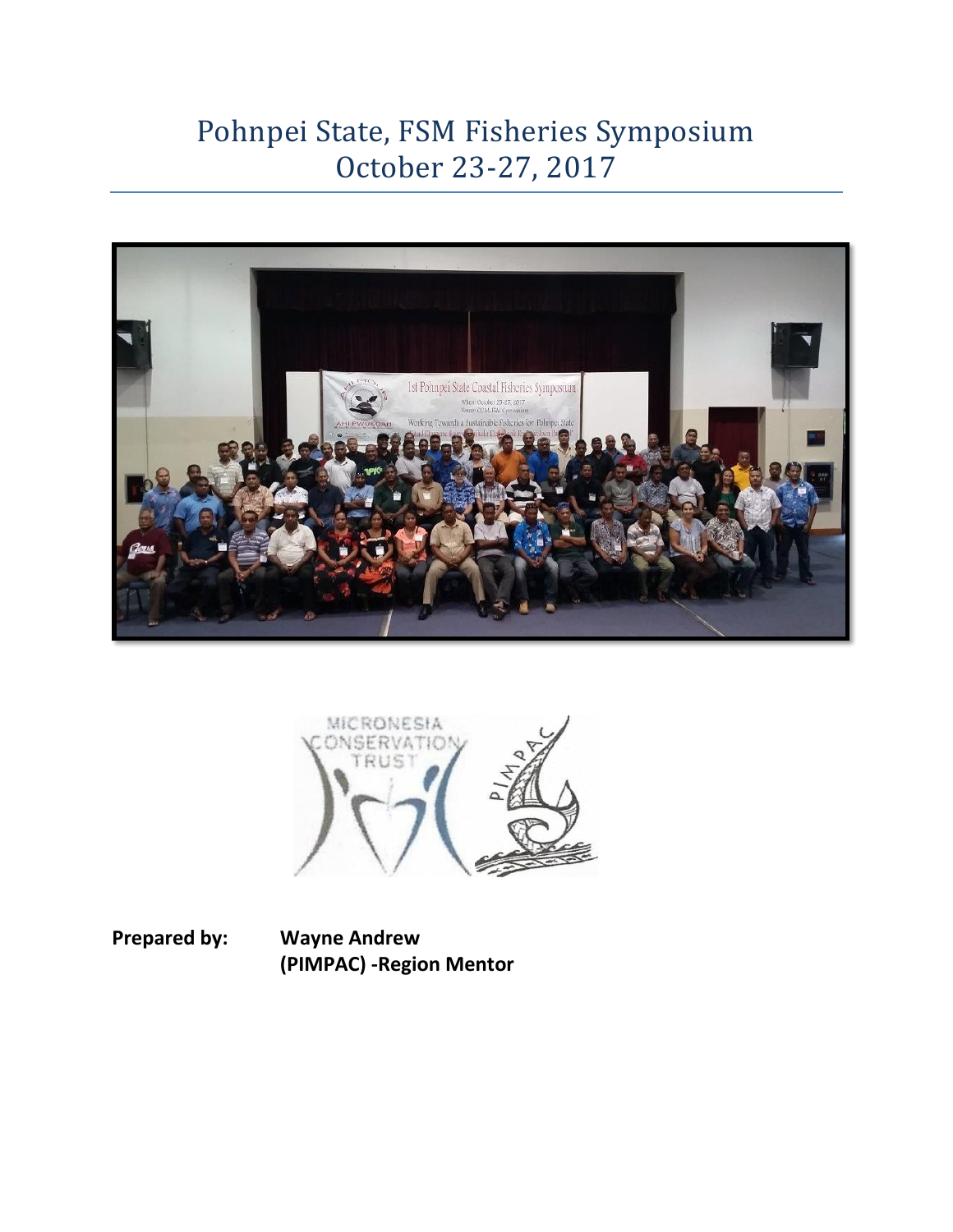#### **Executive Summary**

Pohnpei State has seen alarming decline in its coastal fisheries over the last 15 plus years as scientist studying the Coast Fisheries of Pohnpei State such as Dr. Kevin Rohdes and others will attest to. Even over the last 15 years communities and partners both regional and state have made huge effort to curb this problem, but efforts prove to be not enough. Much work still needs to be done is what the Director of the Conservation Society of Pohnpei Mr. Eugene Joseph will say. On October 25th to the 27th marks a historic moment in Pohnpei State, as for the first time, the State held its first ever fisheries Symposium at the College of Micronesia in Palikir, Pohnpei. The goals and objectives are as follows: Goal: Bring Pohnpei together to discuss its fisheries status, come up with solutions, and commit to working together to implement a uniformed work plan. Objectives: 1. Increase knowledge and awareness around Pohnpei's fisheries status, current policies and remaining gaps. 2. Update Pohnpei's fisheries work plan based on current information, priorities, and resources. 3. Leveraging financial and technical support for Pohnpei State Coastal Fisheries work plan implementation. The event was hosted by the State of Pohnpei led by the Director of Resources and Development in partnership with the Conservation Society of Pohnpei and many other regional and local partners and communities. It brought together scientific experts such as Dr. Kevin Rohdes, Dr. Linsay Chapman from SPC and many others to share the latest science and status of Pohnpei Fisheries with State and Local Government Actors and the NGO partners to what solutions can be put forward in an action plan that everyone can unite to support to help reverse the trend of decline in the States Fisheries. PIMPAC as a active supporter in local practioners capacity development for Marine Protected Area Management was invited as a key facilitator and contributor to this historic event. Mr. Wayne Andrew along with Mr. Angel Jonathan who have helped advance PIMPACs capacity development program in the State were invited as facilitators and supporters to the symposium. What is worth noting is that the event concluded with a strong call to action document that was endorsed by the Governor and Speaker of the State of Pohnpei highlighting the need for science, traditional knowledge, culture, transparency, and effective policy as key ingredients to a united plan of action forward. The symposium call to action now awaits a new fisheries workplan that is being formulated by a working group using information and inputs from the symposium as a response to the call to action made by the State Leadership. This plan is anticipated to be bold and realistic to the needs an current capacity gaps of the State.

#### **Background**

The Pacific Islands Marine Protected Area Community (PIMPAC) began in 2005 as a pilot program to identify and address the unique set of challenges faced by Marine Protected Area (MPA) managers in the region. These challenges include limitations in human and financial resources, isolation from one another restricting the ability of managers to learn from and apply approaches that have been successful elsewhere, and building on traditional management approaches while adapting to modern technology and practices. PIMPAC was designed to address these challenges and support an on-going capacity development framework for site based conservation practitioners to gain skills, learn from one another, and share resources; ultimately to improve site based management effectiveness. PIMPAC did not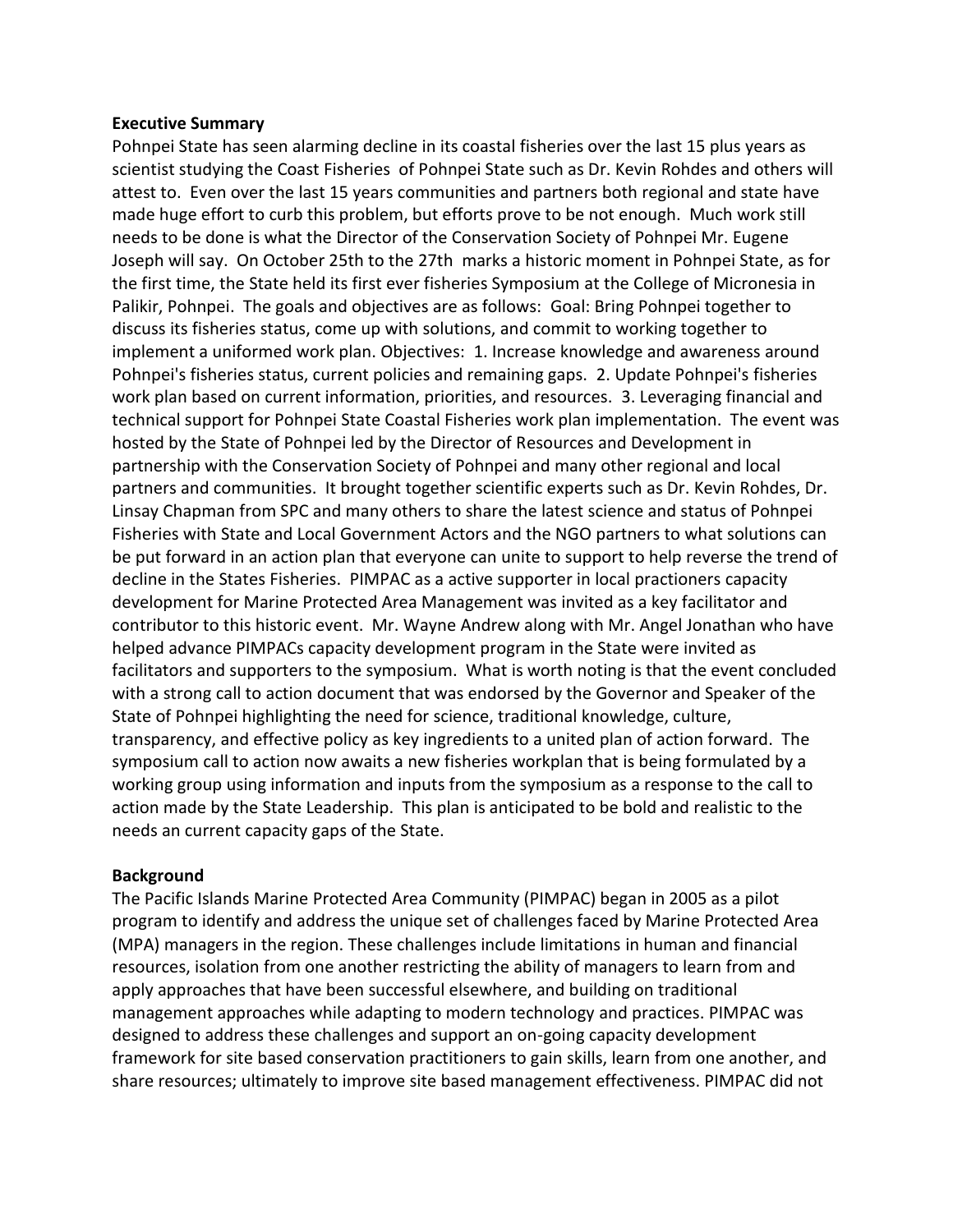develop it's own conservation goals, rather aimed to support local and regional conservation initiatives including the following.

• **Micronesia Challenge:** In 2006, Micronesian leaders from the Federated States of Micronesia, the Republic of the Marshall Islands, the Republic of Palau, Guam, and the Commonwealth of the Northern Marianas Islands committed to "effectively conserve at least 30% of the nearshore marine resources and 20% of the terrestrial resources across Micronesia by 2020". This, known as the Micronesia Challenge (MC), is a regionally led conservation initiative that provided a conservation target that PIMPAC could aim to support through capacity development.

• **Aloha + Challenge, and Sustainable Hawaii Initiative:** In Hawaii, government leaders in combination with community partners set ambitious goals through the Aloha + Challenge, and Sustainable Hawaii Initiative that include goals such as "effectively manage 30% of near shore ocean waters by 2030" and "protect 30% of priority watersheds by 2030".

Conservation Society of Pohnpei in partnership with the Pohnpei State Government and other regional partners such as MCT, Rare, TNC, and SPREP organized a Statewide Fisheries Symposium from October 23-27, 2017. This is part of the partners efforts to bring together regional experts, local fishermen, national and state agencies and partners to better understand challenges facing the State of Pohnpei on is declining fisheries and to develop a common commitment to working across all levels in addressing the problem. PIMPAC over the past 10 years have invested heavily in Pohnpei MPA's capacity building for site and partner practitioners. Because of this, Mr. Wayne Andrew and Angel Jonathan as PIMPAC Regional Mentors were invited to help facilitate these urgent discussion on issues such as management planning for MPA's and enforcement. Mr. Andrew and Jonathan were able to present this request to PIMPAC Regional Coordinator for approval since they have great experiences in these areas and PIMPAC will continue to support efforts in Pohnpei into the future.

### **Day One (Monday October 23, 2017)**

Mr. Andrew arrived into Pohnpei in the afternoon and met with Mr. Angel Jonathan. Both facilitators review the agenda for the workshop and strategized their roles. Mr. Andrew will support the discussion on enforcement and management planning and Mr. Jonathan will support the working group on community role and capacity development. This decision was based on each team members experience. They both also took some time in the evening to meet with other CSP partners to discuss logistics and other areas of support for the symposium.

### **Day Two (Tuesday October 24, 2017)**

On Tuesday both facilitators Mr. Andrew and Mr. Jonathan visited the venue of the symposium at the College of Micronesia in Palikir. At the visit to the Venue they met with Ms. Vanessa Fread with the FSM National Government Ridge to Reef Project and Ms. Mary-Linda Salvador with CSP who were in charge of the logistics of the workshop as well as program. They were briefed and then both facilitators met with other partners and community leaders to get updates on progress of site based work previously supported through PIMPAC. Mr. Kesdy Ladore provided much insight to the work with Kitti and U Municipalities related to MPA management and fisheries management planning. It was reported that U has taken huge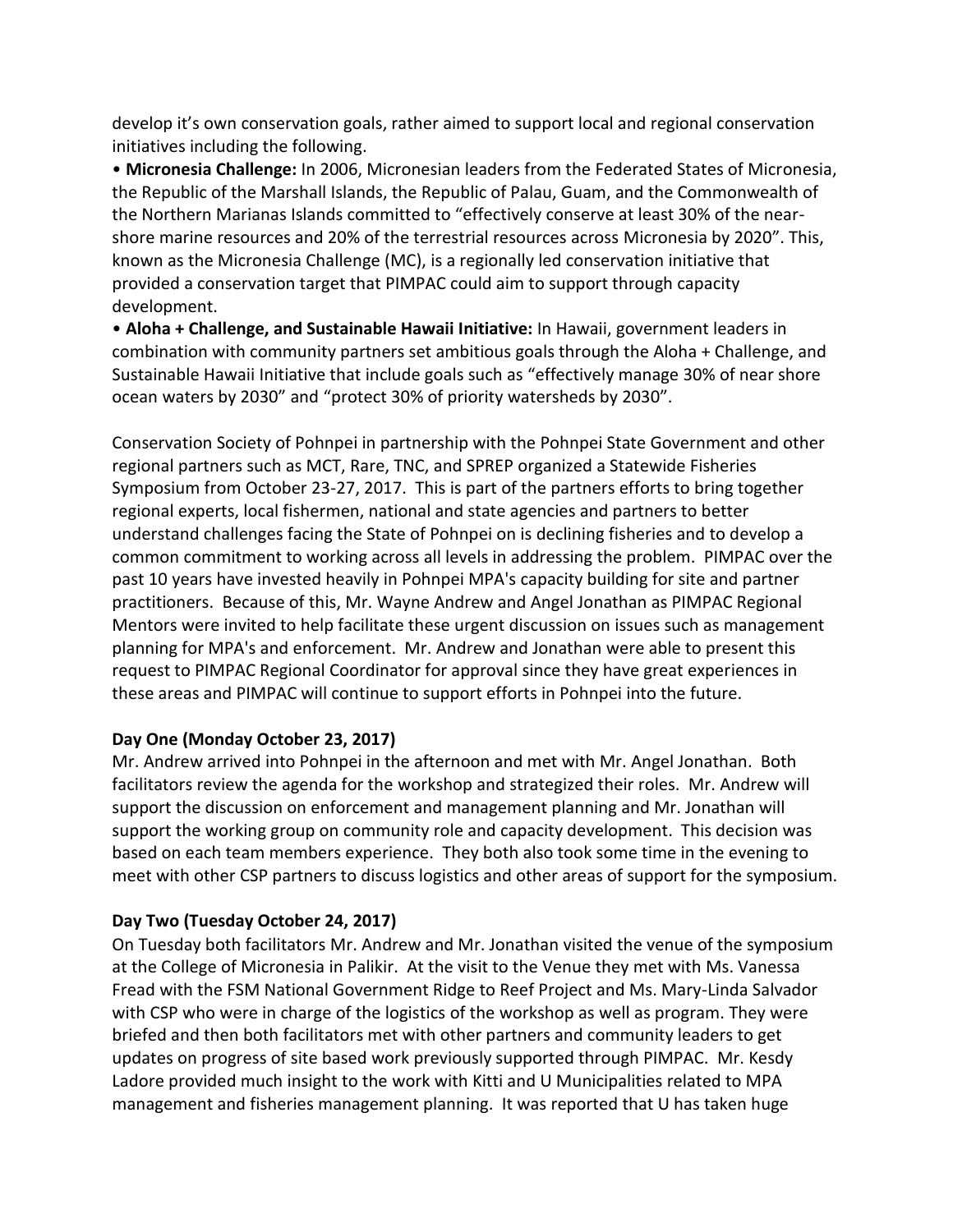strides in the implementation of their municipal wide fisheries management plan by advertising for a coordinator position to be based at the municipal office who will be in charge of implementing the plan and coordinating support and resources to the Tehphek-Takaiou MPA that is lead by Kelak Takaiou (Mr. Pedrus Primo who is the village Chief of Takaiou). It was also reported that Kitti also has made progress on their recently adopted fisheries management plan by completing a Guard House for the Nathik MPA, holding discussion on how to improve spatial planning for the site to perhaps increase its size and connection with different habbitats. The Community of Enipein is spearheading the building of a local community learning center (Nahs) that is funded by Seacology through CSP. All these efforts help the communities in Kitti implement actions laid out in their fisheries plan.

#### **Day Three (Wednesday October 25, 2017)**

The symposium was opened by the Director of Resources and Development who on behalf of the Governor of Pohnpei State welcomed all the participants to the symposium and called on them to be open in sharing ideas on how to address this looming problem of fisheries collapse. Mr. Eugene Joseph, Executive Director of CSP then with acting Director of Office of Fisheries and Aquaculture presented the status and trend of declining fisheries in Pohnpei as well as highlights from past and current management efforts.



**Director of Resources and Development (left) and Conservation Society of Pohnpei (right) welcoming participants and presenting the status of the States Fisheries.**

In the afternoon, the scientific community shared insights to what the data and the science behind all of that is saying. This presentation included what we are doing wrong and how we can improve management moving forward. A case study from the Northern Reefs Project in Palau was presented by Mr. Masubed Tkel from the TNC. This highlighted potential opportunities for lessons learned and sharing that could help the working groups in breakout groups how what other possible solutions they could propose.

**Day Four (Thursday October 26, 2017)**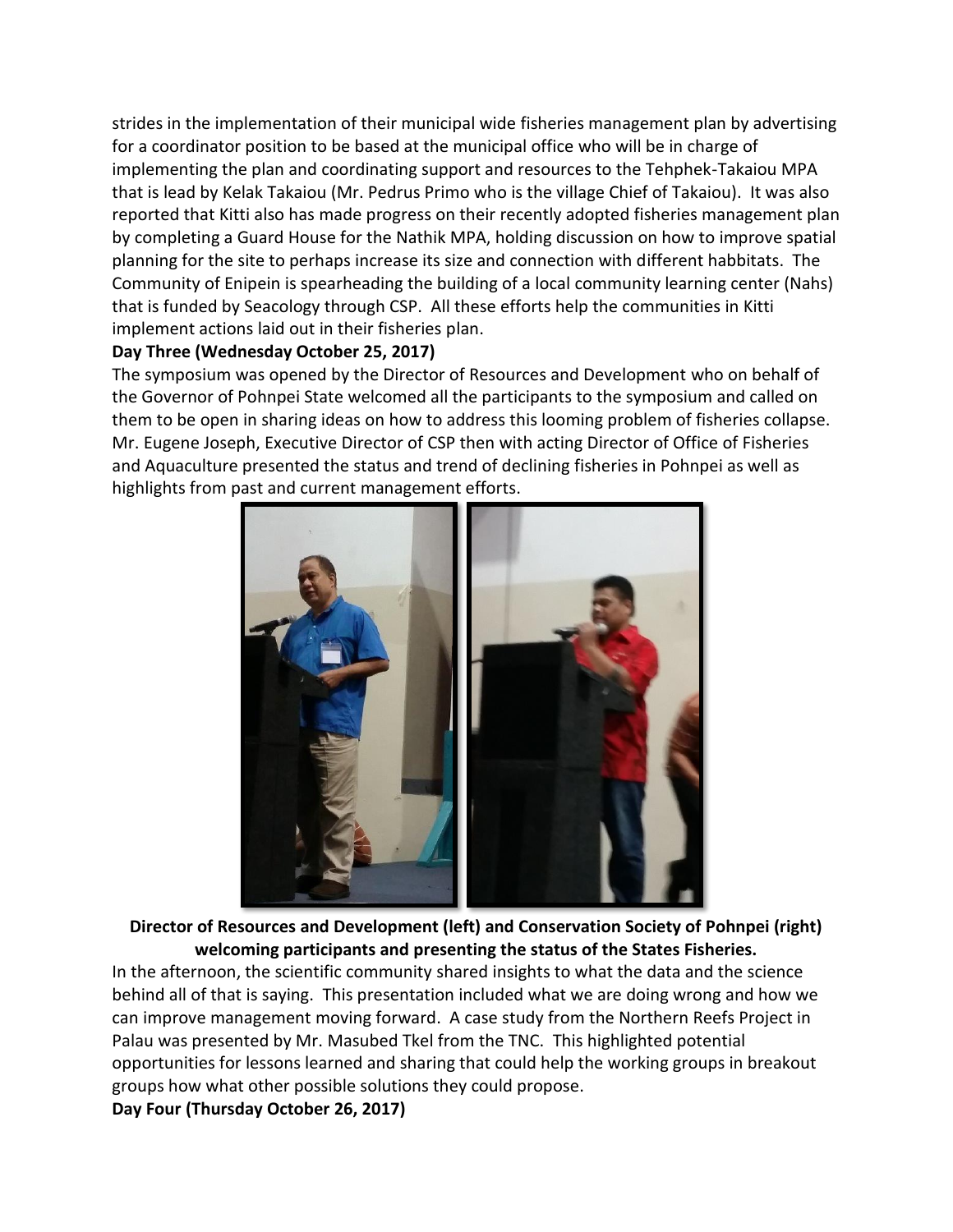On the second day of the symposium, the organizers set up six working groups that included: community, management, science, policy and governance, capacity building, and enforcement. The participants were asked to review what are main challenges that are faced current, or on the horizon and what are the possible solutions. In the afternoon, the groups were asked to present their findings back in plenary. The other working groups were asked to give inputs and comments to the presentations.

At lunch time, Mr. Wayne Andrew and Angel Jonathan met with Pohnpei State Ridge to Reef Coordinator Mr. Jorg Anson, Marine Program Manager of CSP Mr. Kesdy Ladore, MPA Network Coordinator at CSP Mr. Douglas Kusto, and Mr. Francisco Sohl with the Palikir Pass MPA community of Sokehs. This meeting was to update the partners on where they are at in the engagement process of this newly legislated MPA and the largest MPA in Pohnpei State. It was clear that CSP has initiated the dialouge with the community leadership and will move to the next stage of the process where they will begin the formation of planning team to begin the management planning process. Mr. Sohl was very excited about the progress and proposed so follow up meetings to be held with his community leadership to deepen their understanding before planning starts. He officially recognized PIMPAC's management planning facilitation team's effort in supporting the development of plans for the MPA's in Pohnpei and continued to seek PIMPAC assistance in this effort as it will be the first time to engage his municipal leaders and because of the scale and impact of the MPA. He wants to be sure his community has the right support of facilitators and experience that is needed to navigate them forward. It is envision that a follow up support will be put forward to PIMPAC to help mentor local partners in this engagement with the Palikir Pass MPA. The next steps were, CSP will work with Mr. Sohl to do a couple of leadership engagement to ensure full awareness of the process and secure their blessing in moving forward by appointing a planning team. This could be from November to December 2017, depending on their readiness. Once this has taken place, then CSP will coordinate with Mr. Andrew and Jonathan for a management planning engagement where their experience and expertise is needed and this could be in December or early 2018.

In the afternoon, the working groups presented their recommendations and were given feedback in plenary. Mr. Andrew and Jonathan co-facilitated different sessions including enforcement, community, capacity building, and management. At the conclusion of the presentations, Mr. Eugene Joseph with the Acting Director of OFA appointed a small working group to put forward the issues in a CALL TO ACTION STATEMENT, to be reviewed by the Governor and Speaker for their full endorsement. Mr. Andrew and Jonathan were assigned to the working group and together with other members drafted a Call To Action Statement that was later shared reviewed and edited for final approval.

#### **Day Five (Friday October 27, 2017)**

On the final day of the symposium, the working group met to finalize the Call To Action Statement and at 11am Governor Marcello Peterson and Speaker Fernando Scalliem made their congratulator statements urging all parties to use the momentum created by the symposium to work together to address this important problem of declining fisheries and signed the Call to Action Statement (**see statement attached**).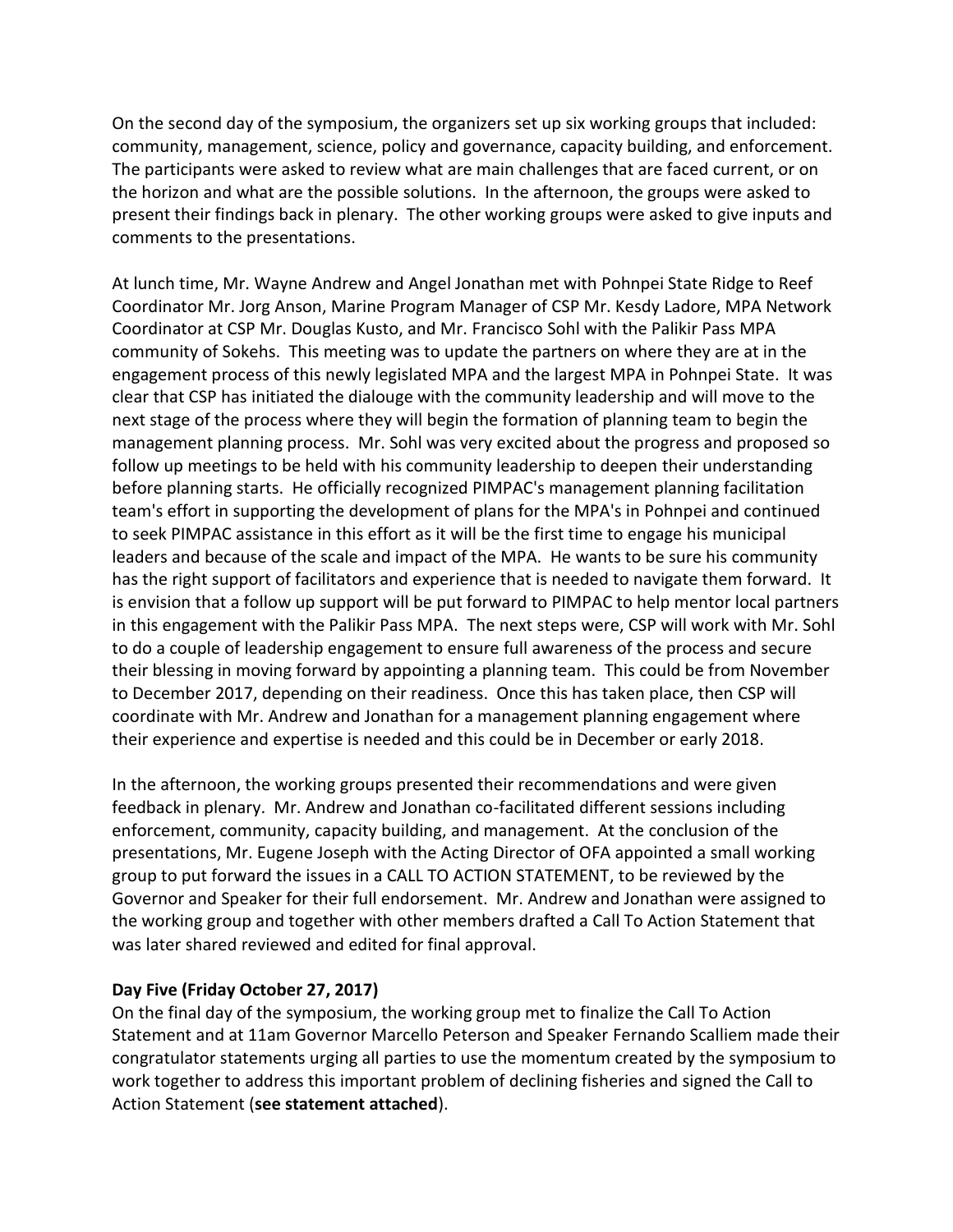In the evening, a closing reception was held at South Park Resort where Speaker and Governor present congratulated the participants for their hard work over the three days. Governor Peterson urged the participants to take action beginning with each individual to each family, extended family, community and partners. Small positive actions slowly aggregate to bigger impacts and that should be the way we move forward.



**Participants of the symposium at the closing ceremony held at South Park Hotel in Pohnpei.**

## **Day Six (Saturday October 28, 2017)**

On Saturday, the PIMPAC Team prepared to head to Chuuk for another week of training at Parem Municipality with different communities in partnership with Rare Micronesia and to support planning meeting with Onei community in partnership with The Nature Conservancy. The PIMPAC Team met briefly with Mr. Michael Guilbeaux to get updated on the work in Chuuk and to understand the setting and to clarify roles and responsibilities of the Team as it relates to the intended outcomes from visit.

## **Outcomes**

1. Pohnpei State Government, Municipal and Village level communities and regional and local partners are on the same page with declining in fisheries and the main drivers.

2. Pohnpei State has made a Call To Action Statement that shows their commitment to leading the effort in addressing coastal overfishing issues on Pohnpei.

3. Symposium participants has also highlighted some opportunities of support including learning exchanges with Palau and potential funding opportunities such as GEF and GCF through national and regional partners.

4. PIMPAC efforts has made some impact but, more has to be done in terms of policy, governance especially on sustainable financing of local efforts.

## **Next Steps**

1. Pohnpei State and other partners will formulate a response statement to the call to Action Statement from the Leadership.

2. Learning exchanges will be planned and conducted to increase capacity and motivation to champion efforts from different levels.

3. State and local partners to work closely with national and regional partners to secure more technical and financial resource for the actions forward.